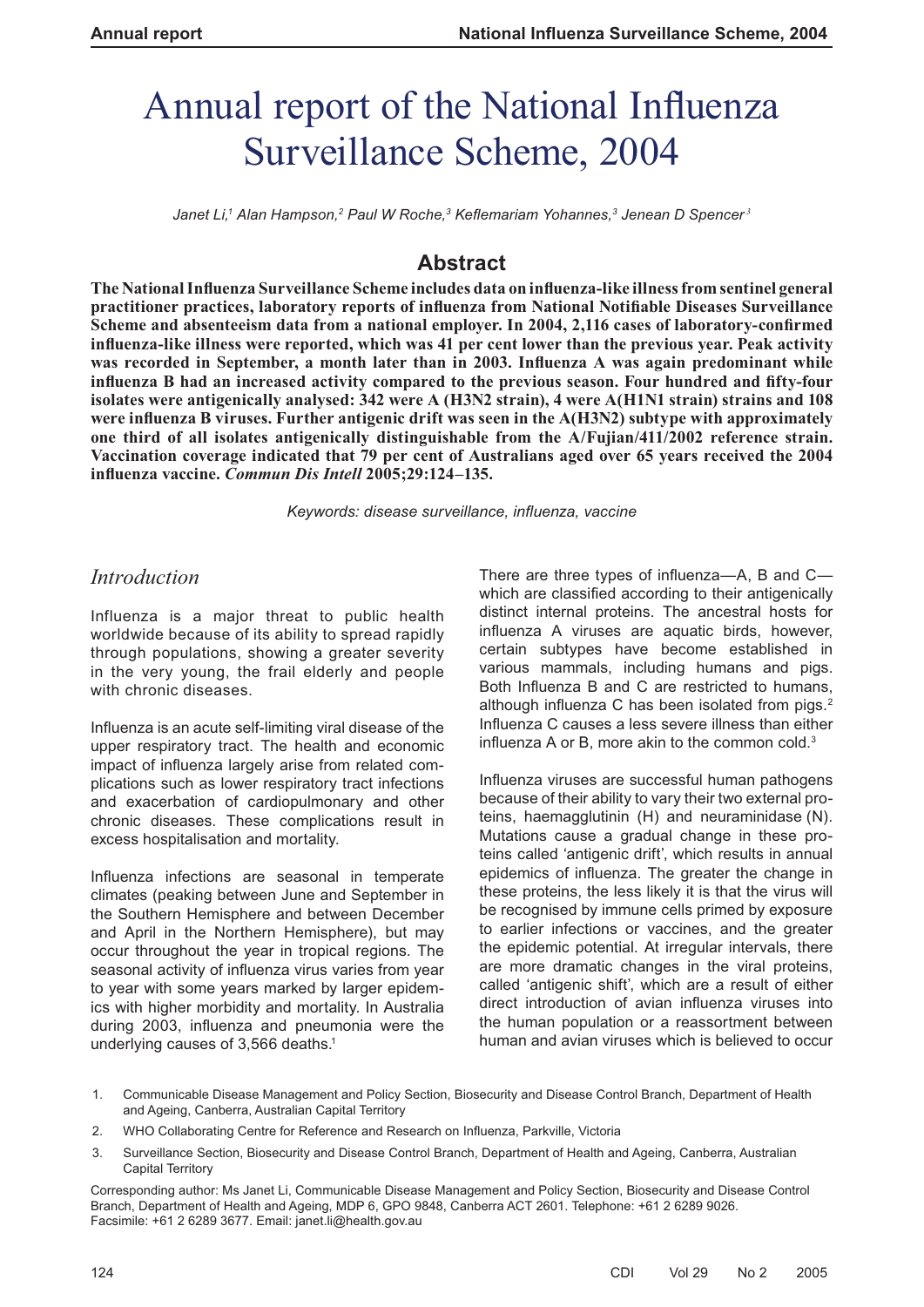in an intermediate host such as pigs. These 'shifts' result in the emergence of a new influenza virus. In the absence of immunity to these new viruses, there is a rapid spread of influenza with dramatically increased rates of morbidity and mortality.

Periodically, novel influenza viruses emerge and spread rapidly through susceptible populations, resulting in worldwide epidemics or pandemics.4 Three pandemics occurred in the 20th century. The Spanish Flu (A/H1N1) pandemic of 1918–1919, is estimated to have caused at least 20 million deaths worldwide, with unusually high mortality among young adults.5 Mortality associated with the 1957 'Asian Flu' (A/H2N2) and the 1968 'Hong Kong Flu' (A/H3N2) pandemics was less severe, with the highest mortality in the elderly and persons with chronic diseases.6

As it is impossible to predict when the next pandemic will occur or how severe the illness will be, an effective national surveillance system is essential for the control of seasonal epidemics and preparedness for potential pandemics. The outbreaks of influenza A(H5N1) virus in Asia in 2004/05 and the associated human cases have raised serious concerns that this virus subtype may acquire the ability for person-to-person transmission and result in pandemic influenza (http://www.who. int/csr/disease/influenza/WHO\_CDS\_2005\_29/en/). Virological and epidemiological monitoring are important components of influenza surveillance. The main objectives of virological and epidemiological surveillance of influenza are:

- early detection of epidemics to enable the implementation of public health measures such as the vaccination of high risk groups, outbreak control campaigns and provisions of clinical services;
- characterisation of the nature of the epidemic;
- isolation and antigenic characterisation of circulating influenza viruses to assist in the formulation of the following season's vaccine and to provide new vaccine strains; and
- evaluation of the impact of the epidemic and associated public health measures.

In 2004, the Communicable Diseases Australia website (http://www.health.gov.au/internet/wcms/ publishing.nsf/Content/cda-surveil-ozflu-flucurr.htm) published influenza surveillance data fortnightly during the influenza season. This annual influenza report is a summary of the surveillance information gathered by various systems in 2004.

The international influenza activity in 2004 and the relationship to Australian influenza activity are also included in this report.

# *Surveillance methods*

Surveillance of influenza in Australia is based on six sets of data:

- notifications of laboratory-confirmed influenza required by legislation in most states and territories, and nationally notifiable to the National Notifiable Diseases Surveillance System (NNDSS);
- laboratory diagnosis including virus isolation and serology by laboratories participating in the Laboratory Virology and Serology Reporting Scheme (LabVISE);
- subtype and strain data of circulating influenza viruses provided by the World Health Organization (WHO) Collaborating Centre for Reference and Research on Influenza:
- consultation rates for influenza-like illness diagnosed by sentinel general practitioners;
- absenteeism data of workers from a national employer; and
- hospitalisation and mortality data.

Australia also hosts one of the four WHO Collaborating Centres for Reference and Research on Influenza.

#### **National Notifiable Diseases Surveillance System**

In all jurisdictions with the exception of the Australian Capital Territory and South Australia, laboratory-confirmed influenza is a notifiable disease under state and territory legislature. In the Australian Capital Territory and South Australia, laboratory reports are also collected and sent to NNDSS although influenza is not a notifiable condition. In this report, data are analysed by the date of onset in order to present disease activity during the reporting period, but when this was not available either the specimen collection date or the notification date, whichever was the earlier, was used.

#### **Laboratory surveillance**

LabVISE is a national scheme of sentinel laboratories that reports influenza diagnosis all year round. In 2004, 17 laboratories from all jurisdictions except the Northern Territory contributed to the scheme. Data were reported monthly and were analysed by the specimen collection date.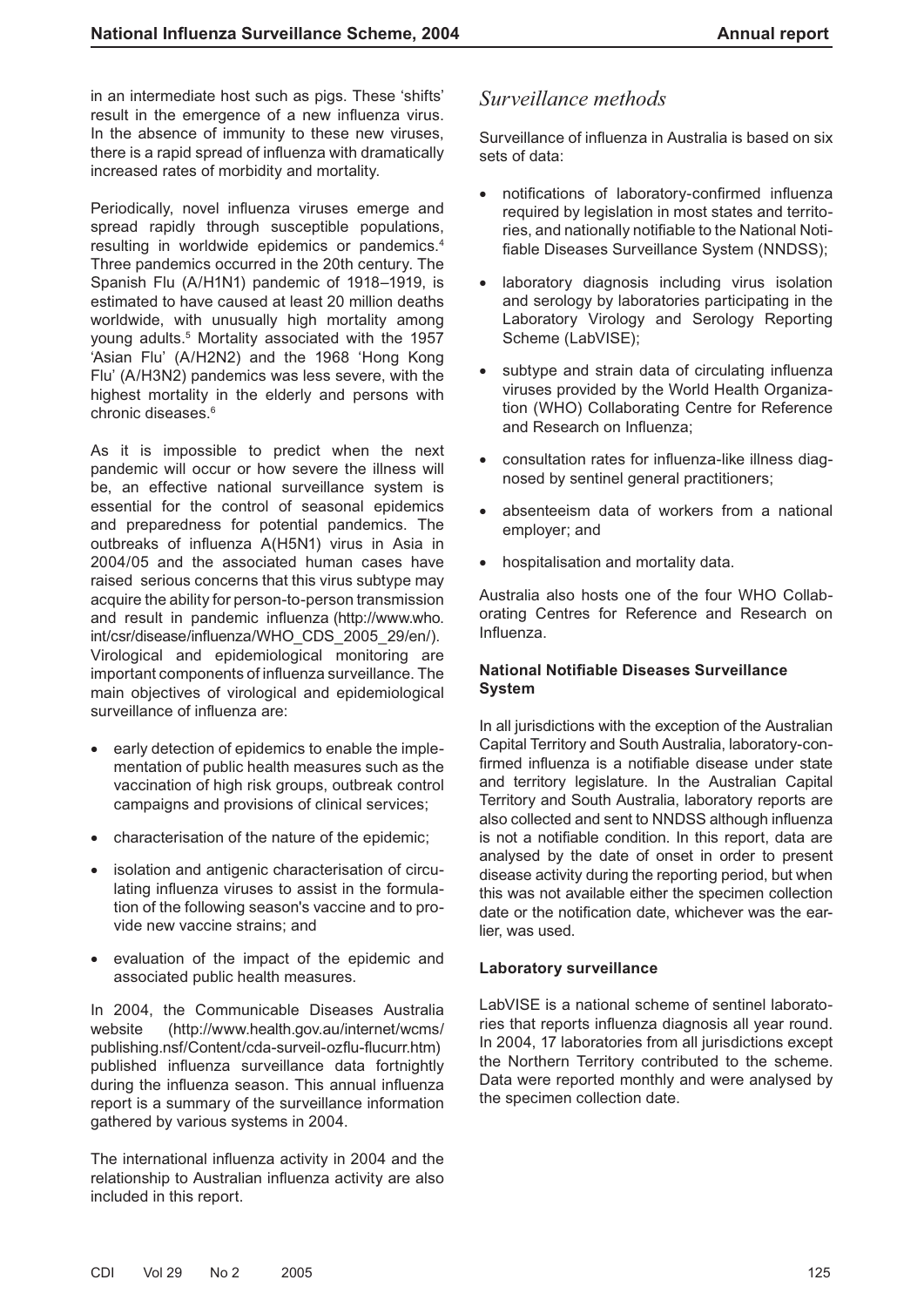# **WHO Collaborating Centre for Reference and Research on Influenza**

The WHO Collaborating Centres for Reference and Research on Influenza located in Australia, Japan, the United Kingdom and United States of America are responsible for analysing influenza viruses collected through an international surveillance network involving over 100 national laboratories. The Melbourne Centre analyses viruses received from Australia and from laboratories throughout Oceania, the Asian region and beyond. All virus isolates are analysed antigenically and a geographically and temporally representative sample, together with any strains demonstrating uncharacteristic reactions during antigenic characterisation, are further analysed by genetic sequencing of the viral haemagglutinin antigen and, for a proportion of these, the neuraminidase antigen. Together with serological and epidemiological data, this forms the basis from which WHO makes recommendations in February (Northern Hemisphere) and September (Southern Hemisphere) for the formulation of vaccines to be used in the following winter.

WHO vaccine formulation recommendations are made in the context of strains that are antigenically 'like' laboratory reference strains that are named according to a standard nomenclature for influenza viruses. For human isolates this nomenclature is based on type, the place of isolation, sequential number and year of isolation; for influenza A the subtype of the HA and NA may be included in brackets after the designation. For avian/animal isolates the species yielding the isolate is also included. An example of a human isolate is A/Sydney/5/97(H3N2), an influenza A(H3N2) virus that was the 5th sequential influenza A isolated in Sydney for the year in 1997. The WHO recommendations (e.g. Southern Hemisphere recommendation for 2005—http://www. who.int/wer/2004/wer7941/en/) are then translated into actual virus strains acceptable to regulatory authorities and vaccine manufacturers by national and regional committees (e.g. the Australian Influenza Vaccine Committee—http://www.tga.gov.au/committee/aivc2005.htm)

# **Sentinel general practitioner surveillance**

Sentinel general practitioner surveillance schemes for influenza monitor the consultation rates for influenza-like illness (ILI). In Australia, there are five such schemes: the Australian Sentinel Practice Research Network (ASPREN) which collects data at a national level, the New South Wales Influenza Surveillance Scheme, the Victorian Influenza Surveillance Scheme, Western Australian sentinel general practices, and the Northern Territory Tropical Influenza Surveillance Scheme. In 2004, Queensland also joined the sentinel general practitioner surveillance

schemes. ASPREN and the Northern Territory Tropical Influenza Surveillance Scheme report ILI rates throughout the year, while the other sentinel surveillance schemes report from May to October each year.

In 2004, all sentinel surveillance schemes adopted the same case definition for ILI: presentation with fever, cough and fatigue. Victoria and Western Australia currently use this case definition, but it was used for the first time in 2004 by ASPREN, the Northern Territory and New South Wales. ASPREN used both old (definition 2) and new (definition 1) case definitions in their reporting in 2004.

Sentinel general practices contributing to the ASPREN scheme are mostly located in capital cities and larger regional centres on the east coast of Australia (Map). In 2004, an average of 47 (range 32–62) general practices reported ILI cases on an average of 4,962 (range 2,138–6,587) consultations per week.

The Northern Territory Tropical Influenza Surveillance reported cases of ILI as the rate per 1,000 consultations per week. Throughout the year, eight to fourteen centres reported to the surveillance system with an average of 866 (range 338–1,290) consultations per week.

In 2004, the New South Wales Influenza Surveillance program collected reports from New South Wales practitioners who are part of ASPREN and from five of the 17 Public Health Units (Southern New South Wales, New England, Wentworth, Central Sydney and South Eastern Sydney). Fifteen (range 2–21) general practitioners reported ILI cases weekly from May to October on an average of 1,854 (range 208–2,659) consultations per week.

The Victorian Infectious Diseases Reference Laboratory, the WHO Collaborating Centre for Reference and Research on Influenza and the Victorian Department of Human Services contributed to the Victorian Influenza Surveillance Scheme. In 2004 the Victorian Influenza Surveillance Scheme also enlisted the Melbourne Locum Service. Overall, 76 general practitioners from metropolitan (15 sites) and rural (23 sites) regions were recruited to report ILI consultations between April and October. These practices reported on 6,995 (range 4,675–8,128) consultations per week. ILI was calculated as the rate per 1,000 consultations per week.

In Western Australia, 18 general practices, 14 in the metropolitan area (Perth) and four in rural regions (one each in Kalgoorlie, Busselton, Tom Price and Geraldton) participated in ILI surveillance from May to November. Data were reported, for the first time, as the rate of ILI per 1,000 consultations per week in 2004. Data collected prior to 2004 were reported as the number of cases per practice per week.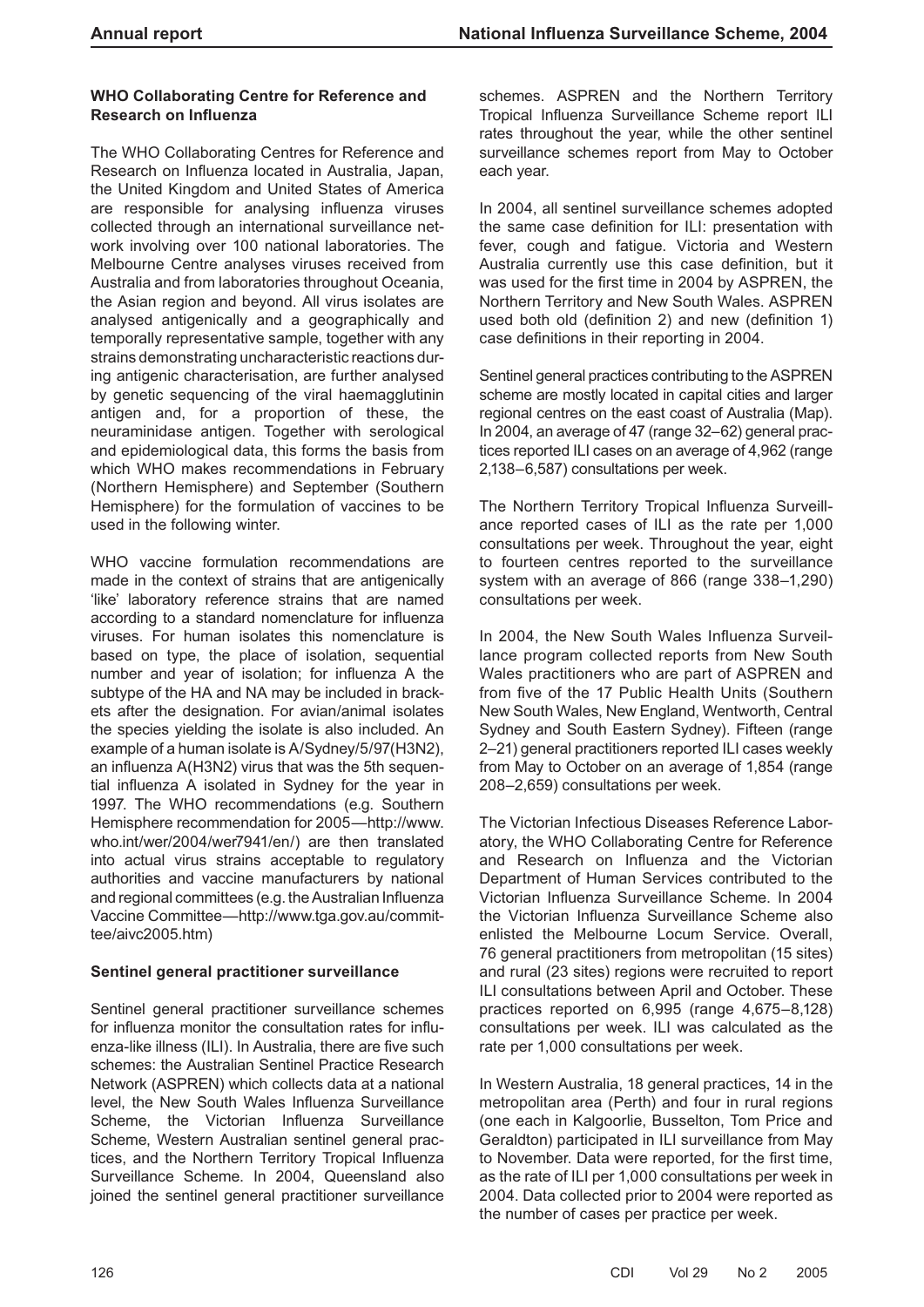| Program                                                                                                                                                                      | <b>Case definition</b>                                                                          |  |
|------------------------------------------------------------------------------------------------------------------------------------------------------------------------------|-------------------------------------------------------------------------------------------------|--|
| Victorian Influenza Surveillance Scheme,<br>Western Australian sentinel general practices,<br>New South Wales State program,<br>Northern Territory and ASPREN (definition 1) | Fever, cough, fatigue                                                                           |  |
| <b>ASPREN</b> (definition 2)                                                                                                                                                 | (a) Viral culture or serological evidence of influenza virus infection; or                      |  |
|                                                                                                                                                                              | (b) influenza epidemic, plus four of the criteria in (c)                                        |  |
|                                                                                                                                                                              | (c) Six of the following:                                                                       |  |
|                                                                                                                                                                              | sudden onset (within 12 hours);                                                                 |  |
|                                                                                                                                                                              | cough;                                                                                          |  |
|                                                                                                                                                                              | rigors/chills;                                                                                  |  |
|                                                                                                                                                                              | fever;                                                                                          |  |
|                                                                                                                                                                              | prostration and weakness;                                                                       |  |
|                                                                                                                                                                              | myalgia;                                                                                        |  |
|                                                                                                                                                                              | no significant respiratory symptoms other than redness of nasal<br>mucous membranes and throat; |  |
|                                                                                                                                                                              | influenza in close contacts.                                                                    |  |

# Table 1. Case definitions of influenza-like illness used in Australian sentinel practice schemes, 2004

# **Map. Geographic distribution of ASPREN sentinel general practice sites, Australia, 2004**



In Queensland, 13 sentinel practices reported to the surveillance system during the influenza season. Three of these practices were in metropolitan area, while the rest were in rural and remote regions. The sentinel practices reported to the surveillance system with an average of 980 (range 129–1,521) consultations per week. ILI was reported as the rate per 1,000 consultations per week.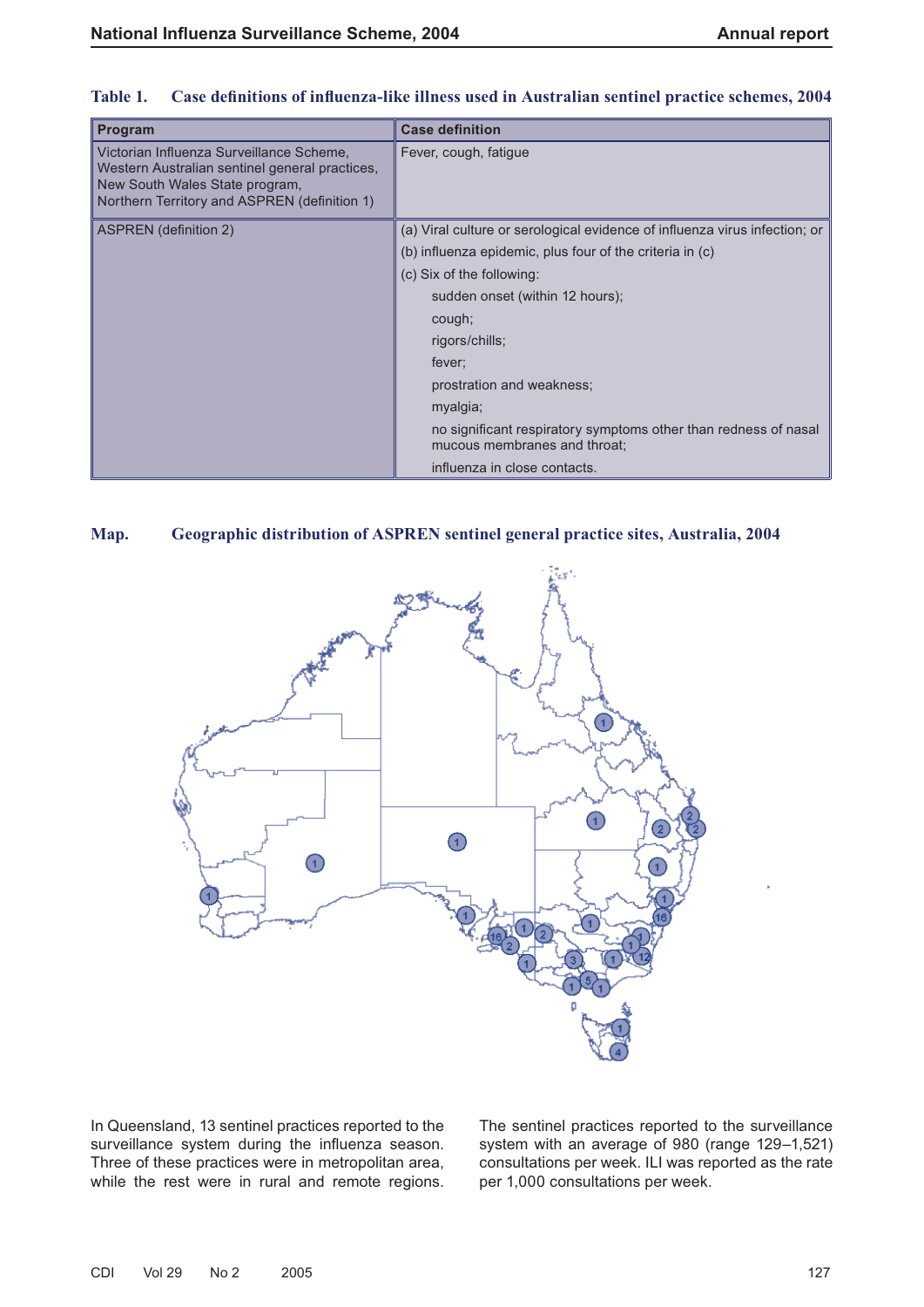#### **Absenteeism surveillance**

Australia Post, a major nationwide employer provided sick leave absenteeism data collected weekly between March and December 2004. Absenteeism, defined as an absence due to illness for at least three consecutive days, was presented as a rate per 100 employees per week, on an average of 32,973 employees per week in 2004.

#### **Hospitalisation data**

The Australian Institute of Health and Welfare provided data on hospital separations in public and private hospitals. The number of separations with a primary diagnosis of influenza due to identified influenza viruses (ICD-10AM =  $J10$ ) and influenza where the virus was not identified (ICD-10AM =  $J11$ ) were reported. Data for the 2003/04 financial year were not available at the time of writing this report.

# *Results*

The influenza surveillance data presented here should be interpreted with caution. Laboratory-confirmed influenza represents a small proportion of all influenza cases in the year and consequently the estimation of the circulating strains is based on a small sample. As 2004 was the first time that all the sentinel schemes used the same case definition, comparisons of ILI between schemes was possible. However, it is difficult for some of the sentinel schemes to compare 2004 rates of ILI with previous years because of the adoption of a new case definition.

#### **National Notifiable Diseases Surveillance System**

In 2004, 2,116 laboratory confirmed cases of influenza were reported to NNDSS, which represents a 41 per cent decrease from the number of notifications in 2003. All jurisdictions reported laboratoryconfirmed influenza to NNDSS, although Tasmania and the Australian Capital Territory reported very few cases. Tasmania's low reporting may have been due to their limited access to laboratory testing of influenza. In the Australian Capital Territory and South Australia, where influenza was not classified as a notifiable disease, the reporting of laboratoryconfirmed influenza has never been complete.

Notifications of laboratory-confirmed influenza started to increase in late August; peaked in late September and started to decrease in late October (Figure 1). Compared to 2003, the influenza season started a month late; the magnitude of notifications was much smaller and spread out; the peak number of notifications was much lower; and the rise of the number of notifications was not as sharp as that observed in 2003.

A comparison of notification rates in each jurisdiction (with the exception of the Australian Capital Territory and Tasmania) is shown in Figure 2. The highest notification rate occurred in September in Queensland (9 cases per 100,000 population), the Northern Territory (6 cases per 100,000 population), and New South Wales (4 cases per 100,000 population).

**Figure 1. Notifications of laboratoryconfi rmed infl uenza to the National Notifi able Diseases Surveillance System, Australia, 2003 and 2004, by week of onset**







National age-specific notification rates are shown in Figure 3. The overall male to female ratio was 1:1. The 0-4 years age group had highest notification rate (39 cases per 100,000 population) – representing 23 per cent of all notifications.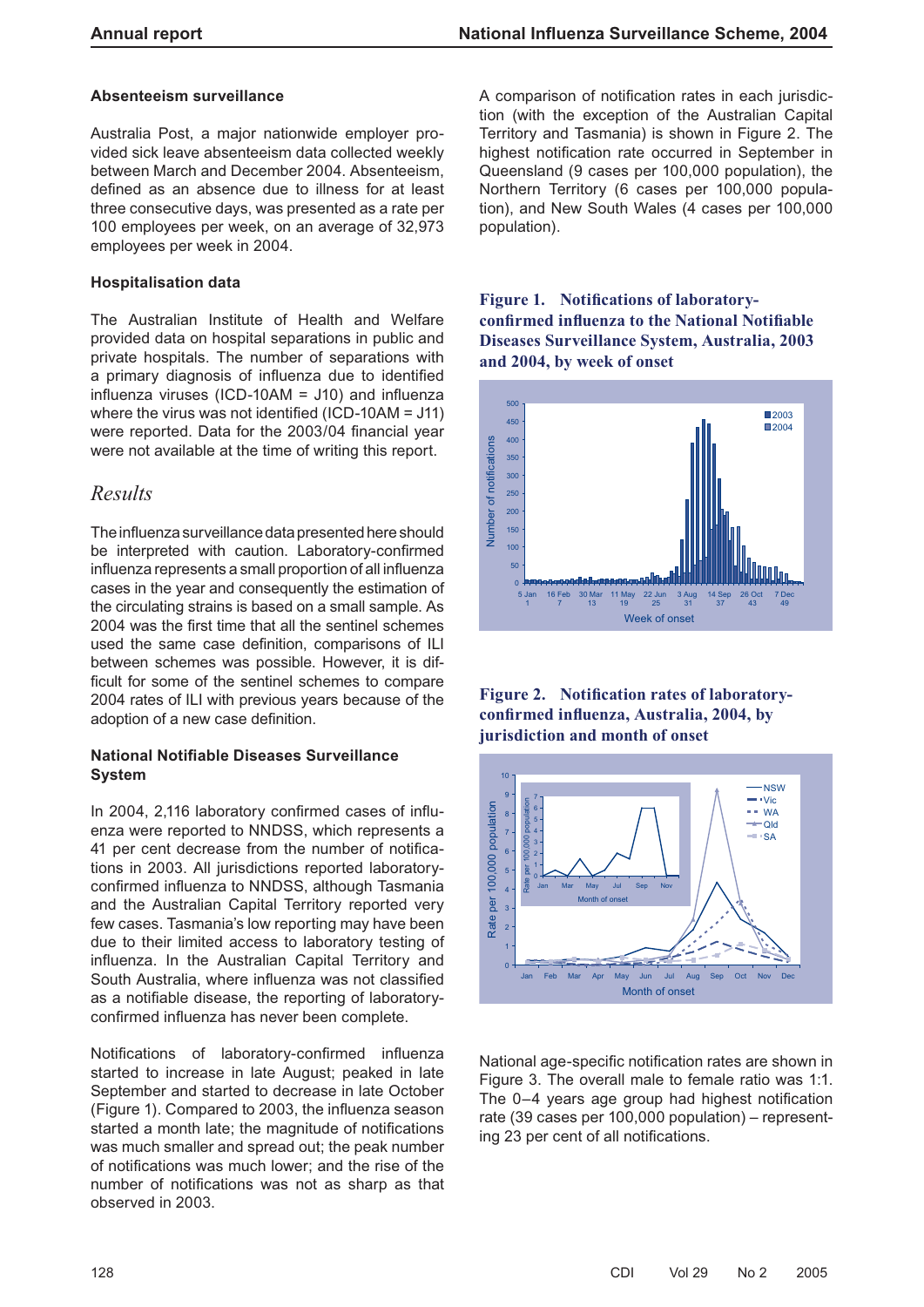Infants under the age of one composed 39 per cent of the notifications of the  $0-4$  years age group and had the highest notification rate at 75 cases per 100,000 population (Figure 3 insert). The 85 years and over age group had the second highest notification rate (19 cases per 100,000 population).

## Figure 3. Notification rates of laboratoryconfirmed influenza, Australia, 2004, by age **and sex**



#### **Laboratory surveillance**

A total of 706 laboratory diagnoses of influenza were reported to LabVISE participating laboratories, 69 per cent of which were influenza A (Figure 4). The overall influenza A to B ratio in 2004 was 2:1. The peak of influenza reports to LabVISE occurred in September, which was a week later than the peak influenza activity observed in the NNDSS surveillance data. This was because LabVISE data were analysed by the date of specimen collection while NNDSS data were analysed by date of onset.

#### **WHO Collaborating Centre for Reference and Research on Influenza**

The WHO Collaborating Centre for Reference and Research on Influenza received 454 isolates or clinical specimens from Australia that vielded viable influenza viruses (the lowest level for a decade) and they were all analysed antigenically. Of these viruses 342 (75.3%) were A(H3N2) strains, 108 (23.8%) influenza B and only four were A(H1N1) viruses. Sequence analysis of the variable (HA1) region of the haemagglutinin was undertaken for 51 strains (37 H3, 14 B) and of the neuraminidase for 31 strains (25 A and 6 B). Approximately one third of the Australian A(H3) viruses were genetically and antigenically distinguishable from the reference strain A/Fujian/411/2003 and 2004 vaccine strain A/Wyoming/3/2003 (Table 2, Figure 5), and were similar to a recent isolate A/Wellington/1/2004. Influenza A(H3N2) isolates from throughout the Asia-Pacific region displayed similar antigenic drift and the percentage of A/Wellington/1/2004-like strains increased as the year progressed.

Genetic analysis of the Australian A(H3) isolates demonstrated that, unlike the previous season when the neuraminidase antigen of most of the viruses was more closely related to that of strains circulating in the 2003 season than to that of the reference virus A/Fujian/411/2002 (Figure 6), the majority fell within the A/Fujian/411/2004 lineage with only a few strains (e.g. A/Victoria/520/2004 and A/Brisbane/59/2004) with a neuraminidase in the 2003 lineage. This is

### **Figure 4.** Laboratory reports of influenza **diagnoses reported to LabVISE, Australia, 2004, by type and month of specimen collection**



#### Table 2. Antigenic comparisons of influenza A(H3) viruses by the haemagglutination-inhibition test

| Virus antigen       | <b>Ferret antiserum</b>                                  |           |              |
|---------------------|----------------------------------------------------------|-----------|--------------|
|                     | <b>Reciprocal haemagglutination-</b><br>inhibition titre |           |              |
|                     | A/Panama                                                 | A/Wyoming | A/Wellington |
| A/Panama/2007/99    | 640                                                      | 40        | 160          |
| A/Wyoming/3/2003*   | 230                                                      | 2.560     | 640          |
| A/Wellington/1/2004 | 160                                                      | 320       | 1,280        |

A/Wyoming/3/2003 was the A/Fujian/411/2002-like vaccine strain used in the 2004 vaccine.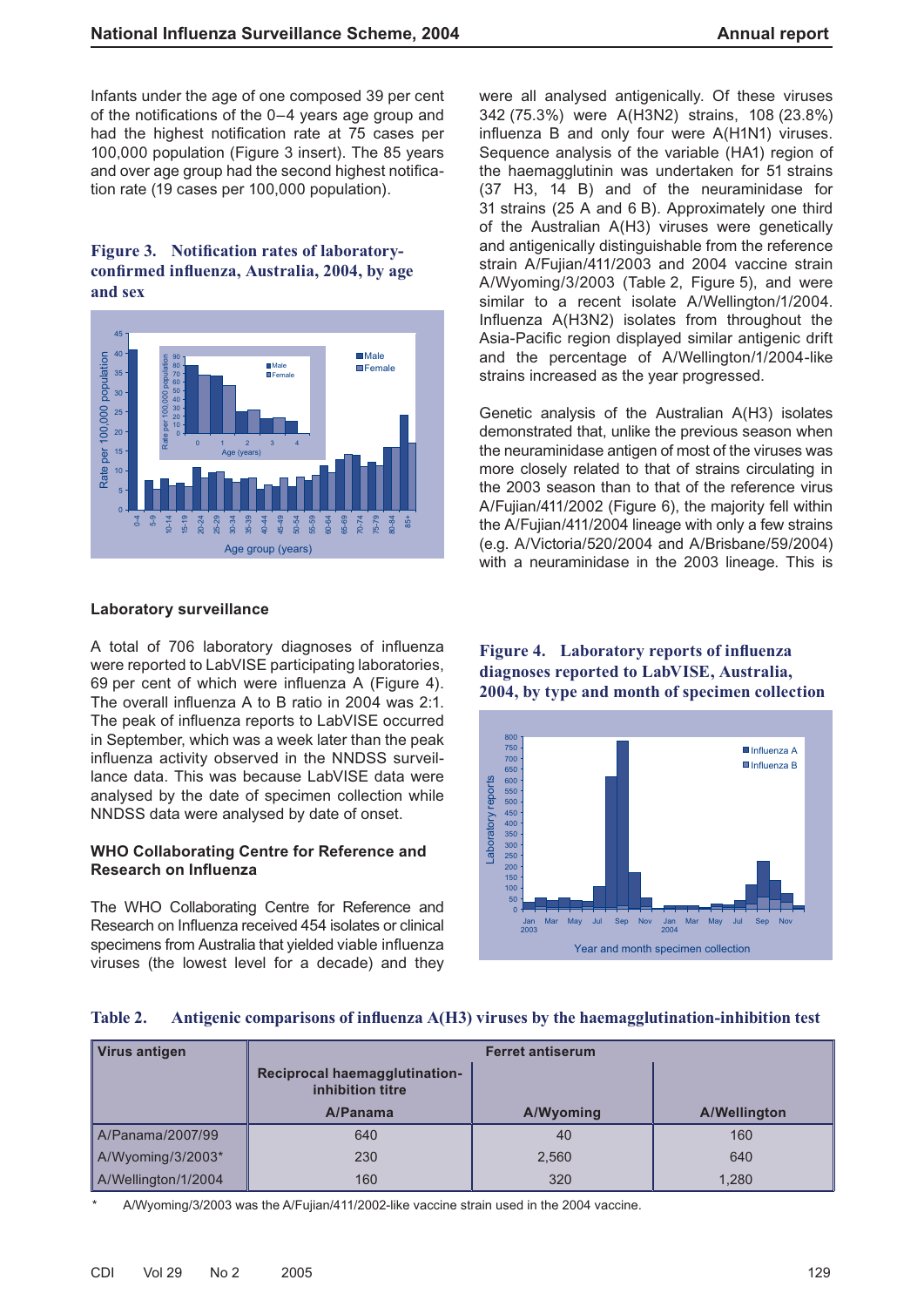suggestive of both a fresh introduction of A(H3) viruses from the Northern Hemisphere and some limited persistence of viruses from the previous season. Of the four A(H1) isolates all were A(H1N1) and these remained antigenically close to the reference and vaccine strain A/New Caledonia/20/99. Of the 108 influenza B viruses analysed the majority (83.3%) were antigenically and genetically closely related to the reference virus B/Shanghai/361/2002 (B/Sichuan/379/99 lineage) with 18 B/Hong Kong/ 330/2001-like strains (Figure 7).

Consistent with the antigenic drift in the A(H3) isolates demonstrated by ferret antisera (Table 2), serological studies conducted with pre– and post-vaccination human sera from recipients of vaccine containing the A/Fujian/411/2002-like strain showed a reduction in antibody titres to the recent A/Wellington/1/2004-like strains. While the Australian 2004 vaccine contained a B/Hong Kong/330/2001-like strain the majority of the influenza B isolates were B/Sichuan/379/99 lineage strains and the vaccine induced significantly reduced antibody levels to these viruses. Unpredictability

# **Figure 5. Evolutionary relationships between influenza A(H3) haemagglutinins (HA1 region)**



**Figure 6. Evolutionary relationships between influenza N2 neuraminidases** 

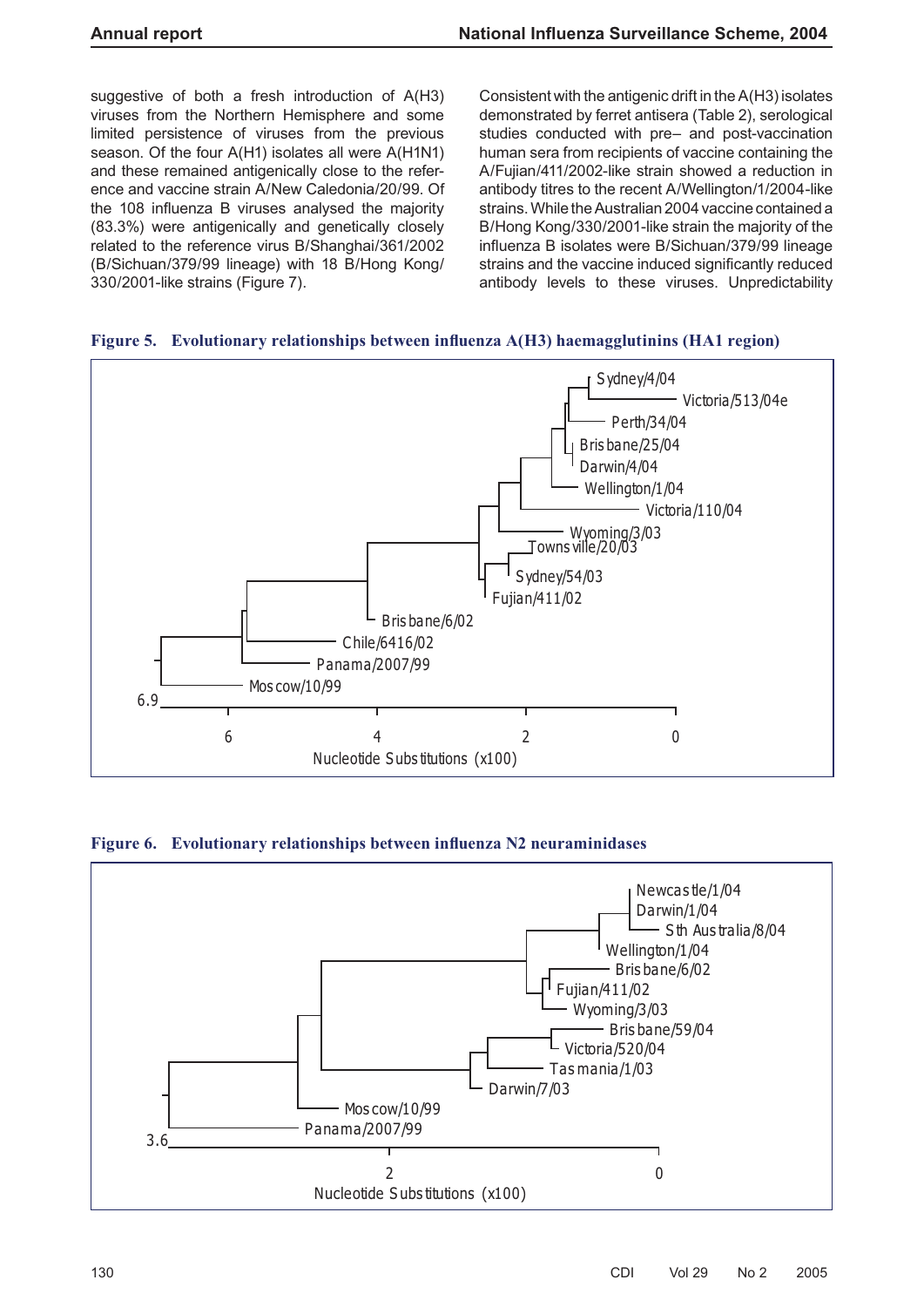

#### **Figure 7.** Evolutionary relationships between influenza B haemagglutinins (HA1 region)

regarding the predominance of the two type B lineages from year to year has been problematic for vaccine formulation in recent seasons.

#### **Sentinel general practice surveillance**

ASPREN data for 2004 is presented for both the old (case definition 2: cough, rigour or chills, fever, prostration and weakness, myalgia, redness of mucous membrane, with a sudden onset) and the new (case definition 1: fever, cough and fatigue) case definitions in comparison with 2003 data (Figure 8). According to case definition 1, ILI peaked twice in 2004: first in early July (20.3 ILI per 1,000 consultations), and again in mid-September (18.3 ILI per 1,000 consultations). The ILI rate of case definition 2 showed the same peaks also in early July (12.9 ILI per 1,000 consultations) and in mid-September (10.3 ILI per 1,000 consultations). As expected, the broader definition (case definition 1) identified more cases. The multiple peaks of ILI rates in the two definitions may reflect that rates of ILI peaked at different times in different jurisdictions.

The Northern Territory Tropical Influenza Surveillance Scheme data showed two peak ILI rates (Figure 9); one in week 12 (late March) (31 ILI per 1,000 consultations); and one in week 28 (mid-July) (27 ILI per 1,000 consultations). This is an established pattern of influenza in Australia's tropical north. In 2003, the highest ILI rate using the old case definition (ASPREN definition 2 in Table 1) was reported in week 36 (early September) with a rate of 39 ILI per 1,000 consultations.

# **Figure 8. ASPREN consultation rates for infl uenza-like illness, Australia, 2003 and 2004, by week of report**



## **Figure 9.** Consultation rates for influenza-like **illness, Northern Territory, 2003 and 2004, by week of report**

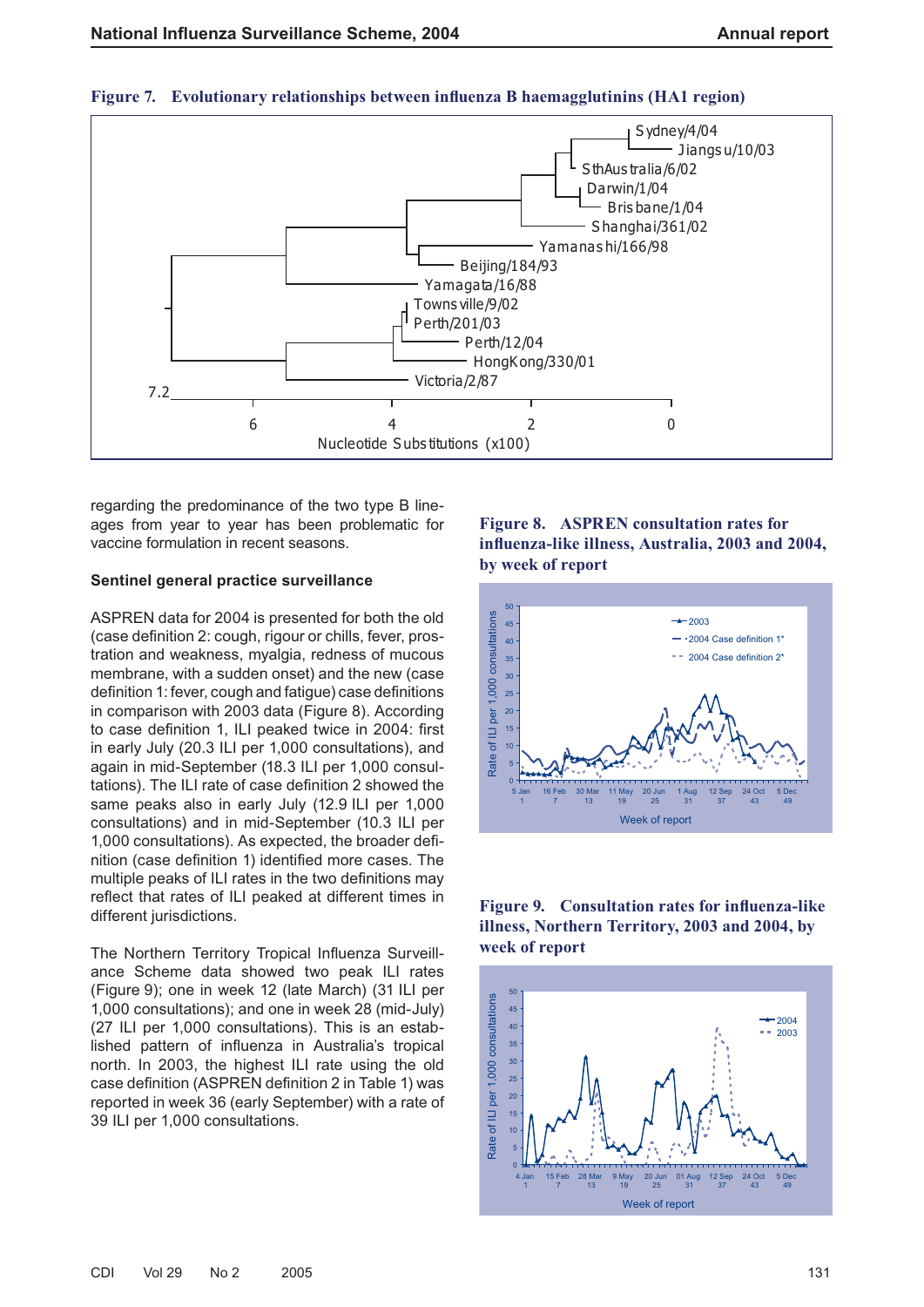In New South Wales, ILI surveillance was conducted from May to October 2004. There was no obvious peak observed in 2004. The highest ILI rate (13 ILI per 1000 consultations) was reported in week 37 (mid-September) (Figure 10). In 2003, the peak rate using the old case definition (ASPREN definition 2 in Table 1) was reported in week 33 (late August) (35 ILI per 1,000 consultations).

# Figure 10. Consultation rates for influenza-like **illness, New South Wales, 2003 and 2004, by week of report**



In Victoria, ILI surveillance was conducted from May to October 2004. Similar to the pattern observed in the New South Wales data, there was no obvious peak in 2004. The highest ILI rate (8 ILI per 1,000 consultations) was reported in week 39 (late September) (Figure 11). In 2003, the peak ILI rate (26 ILI per 1,000 consultations) occurred in week 34 (late August).

# Figure 11. Consultation rates for influenza-like **illness, Victoria, 2003 and 2004, by week of report**



In Western Australia, the ILI rate peaked in week 36 of early September (44.5 ILI per 1,000 consultations). In 2003, the ILI was reported as the rate per practice and peaked in week 35 (Figure 12).

# **Figure 12. Consultation rates for influenza-like illness, Western Australia, 2003 and 2004, by week of report**



In Queensland, ILI surveillance was conducted from May to October 2004. There was no apparent trend during this influenza season. The highest rate (26 ILI per 1,000 consultations) was reported in week 21 (mid-May) (Figure 13).

## Figure 13. Consultation rates for influenza-like **illness, Queensland, 2004, by week of report**



A comparison of the ASPREN, NNDSS and LabVISE reports is shown in Figure 14. The first peak of ILI in week 27 (early July) reflected by ASPREN was not seen in NNDSS or LabVISE however, the peak activity of ILI indicated by reports to ASPREN in the period between weeks 35 and 38 (29 August to 25 September) was reflected in laboratory reports of influenza to LabVISE and confirmed influenza notifications received by NNDSS.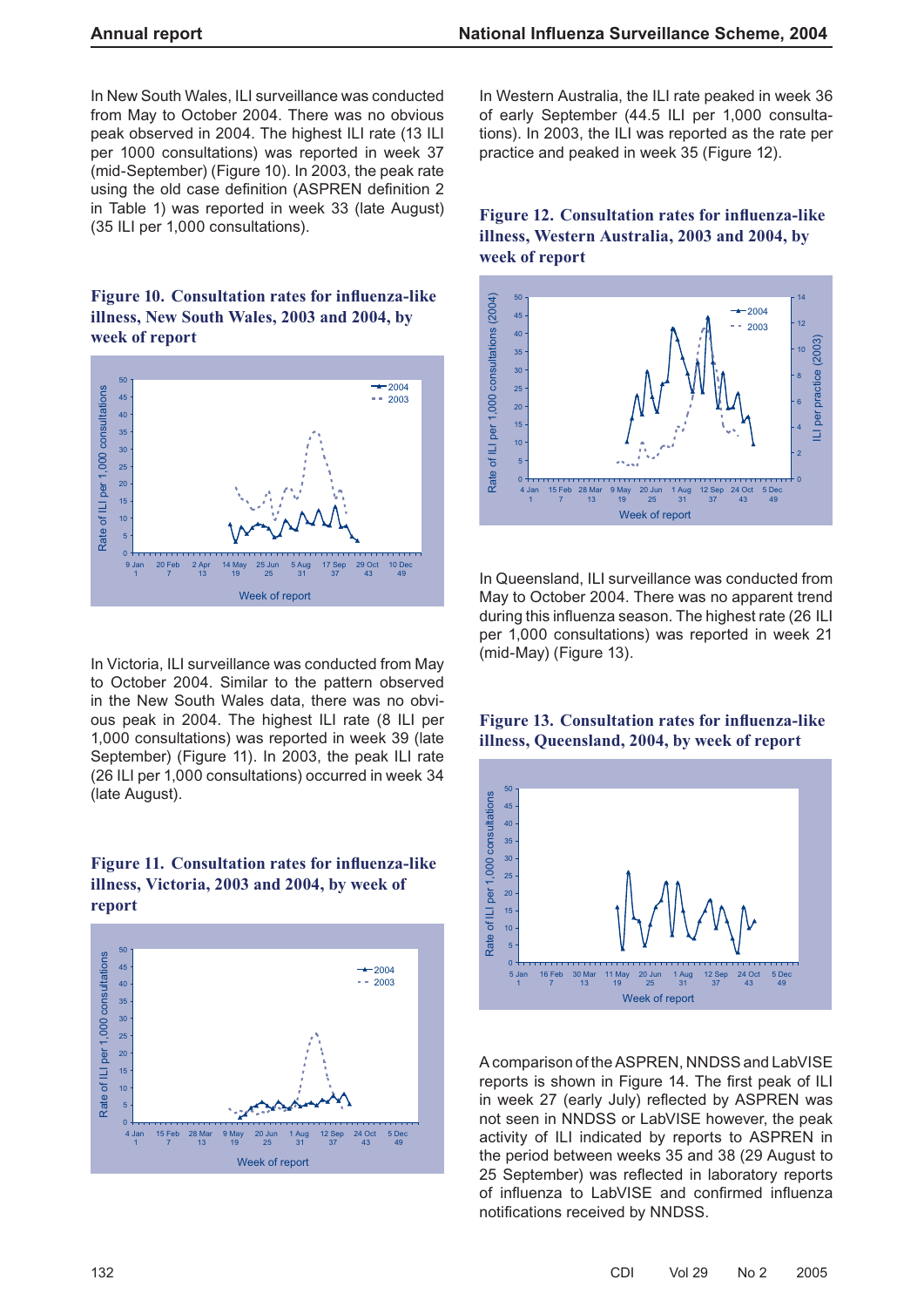**Figure 14. Laboratory reports to LabVISE, notifi cations to NNDSS and consultation rates**  in ASPREN of influenza, Australia, 2004, by **week of report**



#### **Absenteeism surveillance**

Absenteeism surveillance is a non-specific index of influenza activity. In 2004, there was no apparent trend observed in the absenteeism surveillance which could be attributed to increased influenza activity. The percentage of absentees started to increase in mid-May (0.9%), then remained steady until late November (Figure 15).

## **Figure 15. Rates of absenteeism and**  consultation rates of influenza-like illness, **Australia, 2004, by week of report**



#### **World trends in influenza, 2004**

In 2004, Influenza A (H3N2) viruses predominated in most parts of the world and were responsible for the majority of outbreaks. Influenza A (H1) and B viruses circulated at low levels. In the Southern Hemisphere, influenza activity was relatively mild. Outbreaks caused by influenza A (H3N2) were reported in South America and New Zealand. While the majority of influenza

(H3N2) isolates were similar to A/Fujian/411/2002, an increasing proportion of isolates was distinguishable from the A/Wyoming/3/2003 vaccine virus and more closely related to A/Wellington/1/2004.<sup>7</sup> In some countries, influenza A (H1N1) and A (H1N2) viruses were isolated; the majority of these isolates were antigenically closely related to A/New Caledonia/20/99. In many countries, influenza B viruses were also isolated; the majority of recent isolates were closely related to B/Shanghai/361/2002 (B/Yamagata/16/88 lineage), while the reminder were more closely related to B/Hong Kong/330/2001 (B/Victoria/2/87 lineage).

In association with the widespread avian influenza among poultry in Asia and the localised outbreaks among poultry in Canada in 2004, human cases of influenza A (H5N1) and A (H7N3) were also reported. Between 1 January 2004 and 15 February 2005, 55 patients with influenza A (H5N1) were reported from Viet Nam, Thailand and Cambodia, 42 of whom died.8 These cases were associated with outbreaks of highly pathogenic avian influenza (H5N1) in poultry. A recent study has shown evidence of a highly probable case of human-to-human transmission of a family cluster in Thailand.<sup>9</sup> In March 2004, two human cases of influenza A (H7N3) were associated with outbreaks of avian influenza A (H7N3) in poultry in British Columbia, Canada. There has been no evidence of human-to-human transmission of the H7N3 strain.<sup>10</sup>

The temporal pattern of influenza in New Zealand was similar to Australia with a late onset of the influenza season as compared to 2003. The New Zealand consultation rates for ILI started to increase in mid-August, and peaked in week 38 in late September.<sup>11</sup> New Zealand's influenza isolates in 2004 were predominately A strain (93%) with occasional B viruses (7%). The overwhelming majority of influenza A viruses were A(H3N2) strains and the WHO Collaborating Centre, Melbourne, reported that 61 per cent of the viruses characterised were A/Wellington/1/2004-like. Overall, influenza activity in New Zealand 2004 occurred at a moderate level compared to 2002 and 2003 seasons.

# *Discussion*

The 2004 influenza activity in Australia was low compared with 2003, and the onset of the influenza season was about a month later than in 2003. Although influenza A remained the predominant virus type, there was increased activity of influenza B compared with 2003. The increase of influenza B activity was predicted as outbreaks tend to occur in alternate years.12 Both influenza A and B peaked in the same month (September). While influenza activity was moderate in 2004, there were a number of outbreaks worth noting. There were two outbreaks of influenza in army camps, one in Victoria (A/Fuijian (H3N2)-like) and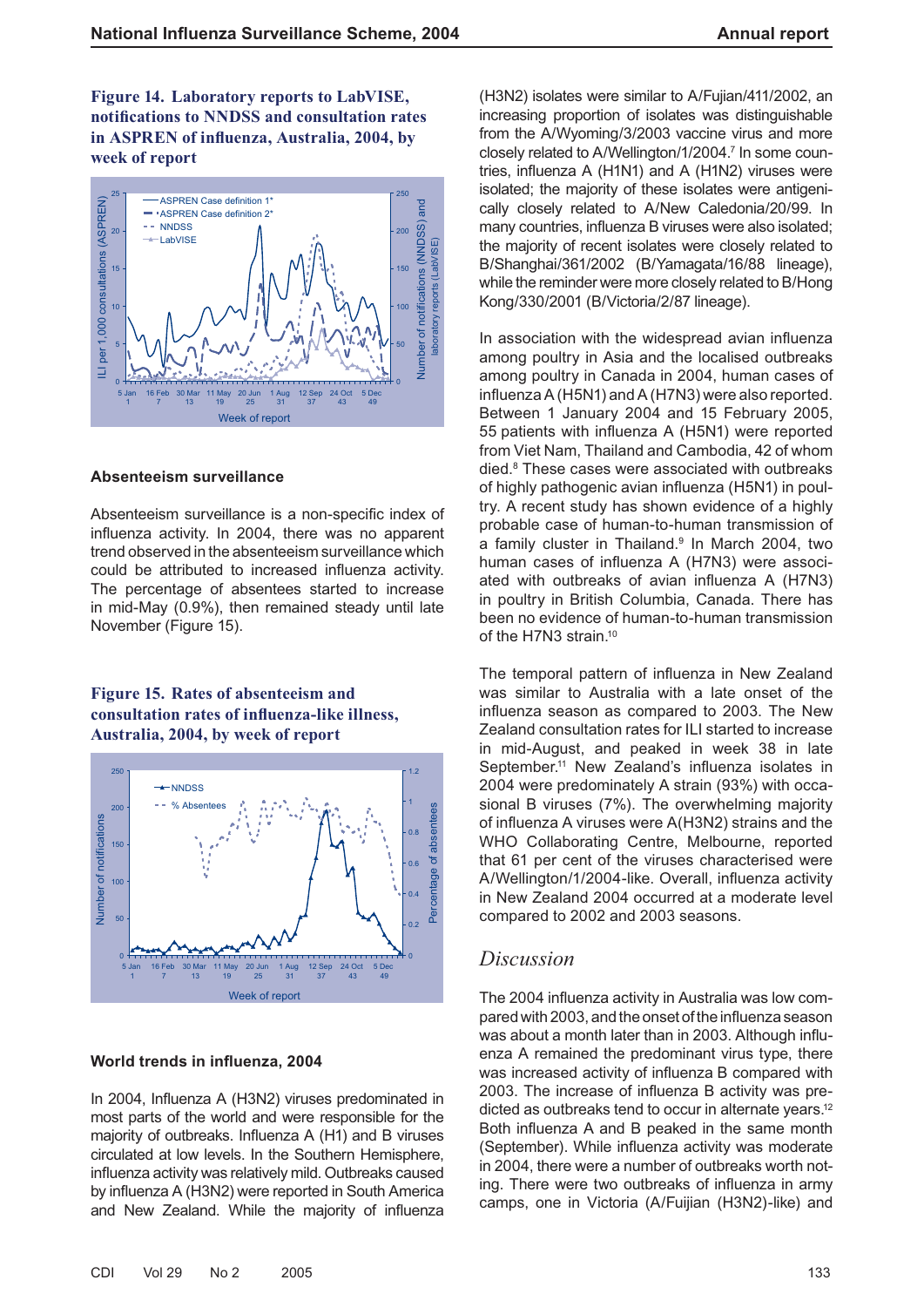another in Queensland.13 In September, 13 outbreaks of ILI were reported from residential institutions in New South Wales,13 including 12 aged care facilities and one correctional centre. The outbreaks had high attack rates (up to 76% of residents and 42% of staff) and case fatality rates of 14 per cent.

The majority of influenza A isolates were characterised as influenza A(H3N2) subtype and approximately one third of these demonstrated detectable antigenic drift from the A/Fujian/411/2002-like strain used in the 2004 vaccine. Two separate lineages of influenza B continue to circulate worldwide and the predominant lineage varies from region to region and from season to season. In 2004, the Australian influenza B isolates were predominantly A/Shanghai/361/2002-like whereas the 2004 vaccine contained a B/Hong Kong/330/2001-like strain which induced relatively low levels of cross-reactive antibody. Few influenza A(H1) strains were observed and these showed no evidence of antigenic drift from the A/New Caledonia/20/99 strain incorporated in vaccines since 2000.

There was a higher rate of ILI using the national case definition (fever, cough and fatigue), compared with the old ASPREN case definition (definition 2 in Table 1). A Dutch study<sup>14</sup> has shown that the use of a less specific spectrum of symptoms such as fever, cough, acute onset and malaise had a higher predictive value than that of all the symptoms combined. An Australian study<sup>15</sup> also found that the combination of cough, fever and fatigue was both sensitive (43.5–75.1%) and specific (46.6–80.3%) with positive predictive values ranging from 23 to 60 per cent. These results are reassuring that our national case definition is simple and sensitive, and also predictive of laboratory-confirmed influenza.

Influenza-like illness peaked in the early spring in late September. As in previous years, the earliest reports of ILI were from the Northern Territory, signalling the beginning of the influenza season. Early reports of ILI were also received from Queensland. Laboratory reports of influenza showed slightly different time distribution compared with ILI data from ASPREN. The first peak of laboratory reports in week 33 (mid-August), was six weeks later than first peak seen in ASPREN data. This delay between general practitioner's reports and laboratory reports may reflect a delay in laboratory testing and reporting. Alternatively, the first peak of ILI described by ASPREN in week 27 (early July) may have been caused by viruses related to other respiratory illnesses, and therefore a parallel peak was not seen in NNDSS or LabVISE.

National absenteeism rates reported by Australian Post added little information to the other surveillance systems and remained relatively insensitive to the low levels of influenza activity in 2004. These data may prove more useful in a year of high levels of influenza activity.

Influenza vaccination of the elderly is an important public health action to reduce ILI-related deaths and morbidity. The National Health and Medical Research Council recommends annual influenza vaccination for all Australians aged 65 years or over. In 2004, the vaccination coverage of Australians aged over 65 years was 79 per cent which was higher than in 2003 (77%).<sup>16</sup> Compared to 2003, notification rates of influenza declined slightly (16 cases per 100,000 population in 2003; 14 cases per 100,000 population in 2004) in the over 65 years age group. There was a larger decrease (257 cases per 100,000 population in 2003; 75 cases per 100,000 population in 2004) in the rate among the under one year age group while rates in other age groups remained unchanged. Influenza vaccination can mitigate the impact of morbidity and mortality from annual influenza epidemics on the most susceptible populations.17

Preparation for an influenza pandemic is a high priority in Australia. As the threat of a potential pandemic is growing due to the rapid spread of avian influenza in Asia, a range of activities have been coordinated by the Australian Government to prepare for the challenge. The action plan for pandemic influenza is under revision in light of the current international situation. It focuses on the responsibilities of the Australian Government and the jurisdictions in the phases of an influenza pandemic. A range of surveillance activities at the national level, such as hospital surveillance, border surveillance and general practitioner surveillance has been planned. Other activities to enhance the pandemic influenza preparedness, such as rumour surveillance of influenza including avian influenza; stockpiling of antiviral drugs and personal protective equipment; and tracking of vaccine development are coordinated at the national level.

The recommended Australian influenza vaccine for 2005 is composed of an A/New Caledonia/20/ 99(H1N1)-like strain, an A/Wellington/1/2004 (H3N2) like strain in place of A/Fujian/411/2002(H3N2)-like virus and a B/Shanghai/361/2002-like strain in place of B/Hong Kong/331/2001-like strains. The World Health Organization identified that there was a antigenic drift in the A(H3N2) viruses and predominance of influenza B viruses of the B/Shanghai/361/2002 lineage in the Northern Hemisphere in 2004. This antigenic drift has resulted in some concerns that vaccines containing an A/Fujian/411/2002(H3N2)-like virus, currently in use in the Northern Hemisphere, may provide sub-optimal protection.